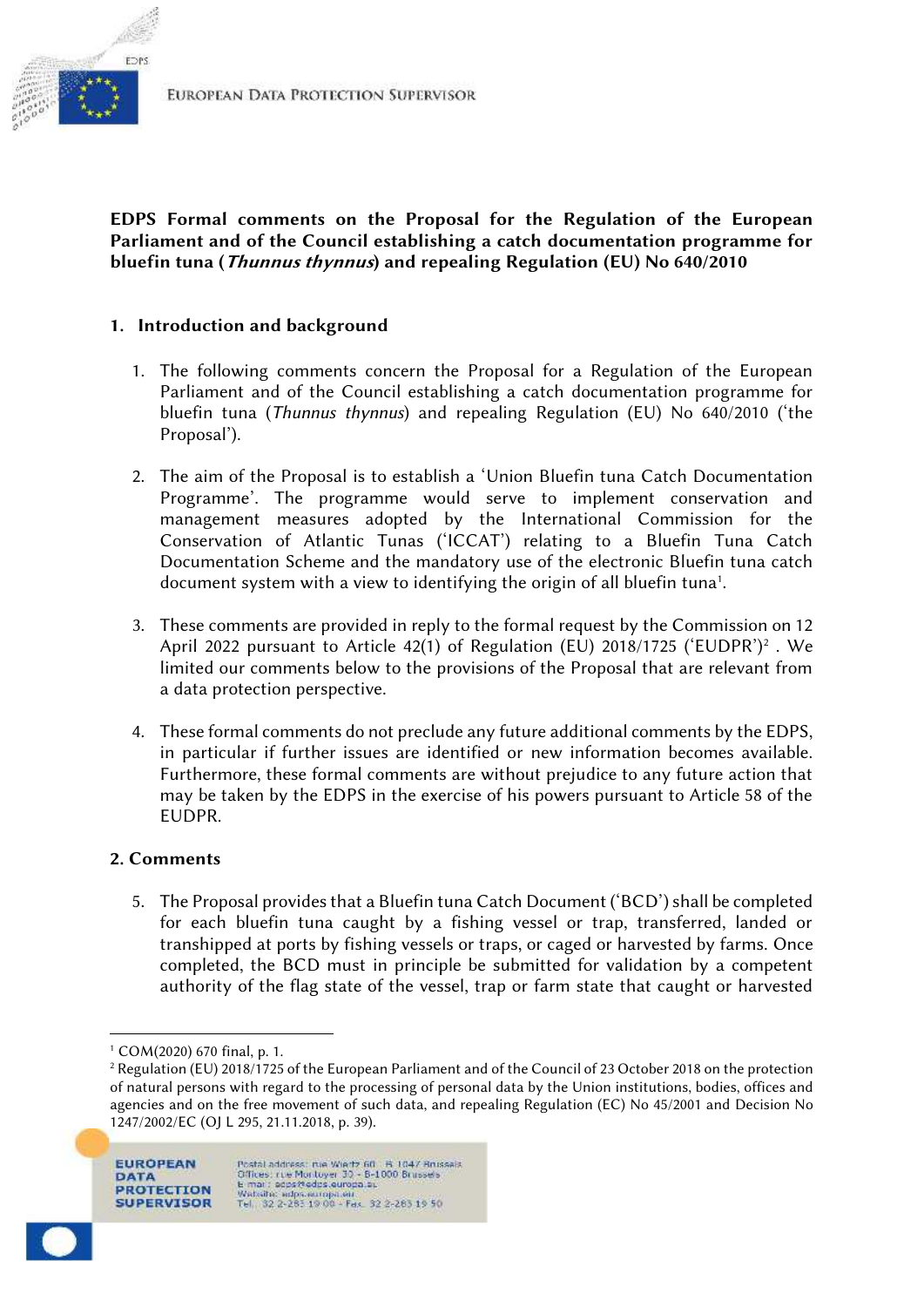the bluefin tuna, or of the Member State of establishment of the seller or exporter that domestically traded or exported the bluefin tuna<sup>3</sup>.

- 6. The recording and validation of catch and trade is performed through the electronic Bluefin tuna Catch Document system ('eBCD system'), a system that is operated by ICCAT and already used by Member States and operators<sup>4</sup>.
- 7. Article 4(6) of the Proposal specifies that a validated BCD shall include, as appropriate, the information set out in Annex 1 of ICCAT Recommendation [18-13]. The information to be provided includes, inter alia and if appropriate, the name of the catching vessel, the name of the towing vessel, the name of the carrier vessel, as well as the name and location of the farm in case of farming and the name and address of the export company.
- 8. Article 7 of the Proposal foresees that, in case of re-export, each lot of bluefin tuna shall be accompanied by a validated Bluefin Tuna Re-export Certificate ('BFTRC'). Article 8 (3) states that the validated BFRTC shall include the information set out in Annexes 4 and 5 to ICCAT Recommendation [18-13]. The information to be provided includes, inter alia, the name, address and signature of the re-exporter.
- 9. The EDPS recalls that Article 4(1) of the General Data Protection Regulation<sup>5</sup> ('GDPR') and Article 3(1) EUDPR define personal data as '*any information relating to an identified or identifiable natural person. An identifiable natural person is one who can be identified, directly or indirectly, in particular by reference to an identifier such as a name, an identification number, location data, an online identifier or to one or more factors specific to the physical, physiological, genetic, mental, economic, cultural or social identity of that natural person'*. Even data concerning legal persons may therefore in some cases be considered as personal data, as clarified by the CJEU<sup>6</sup>. In these cases, the determining factor is whether the information 'relates to' an 'identifiable' natural person. Consequently, personal data would normally be processed in all cases where the information concerning the ship owner, the farm, the export company and the re exporter relates to an identified or identifiable individual.

<sup>&</sup>lt;sup>3</sup> Articles 3(2) and 4(2) of the Proposal.

<sup>4</sup> COM(2020) 670 final, p. 3. See also Article 5 of the Proposal.

<sup>5</sup> Regulation (EU) 2016/679 of the European Parliament and of the Council of 27 April 2016 on the protection of natural persons with regard to the processing of personal data and on the free movement of such data, and repealing Directive 95/46/EC (OJ L 119, 4.5.2016, p. 1).

<sup>6</sup> Judgment of Court of Justice of European Union of 9 November 2010, *Volker und Markus Schecke Gbr and Hartmut Eifert v. Land Hessen*, Joined Cases C-92/09 and C-93/09, ECLI:EU:C:2010:662 at paragraph 53, where the CJEU considered that legal persons can claim the protection of Articles 7 and 8 of the Charter in so far as the official title of the legal person identifies one or more natural persons.